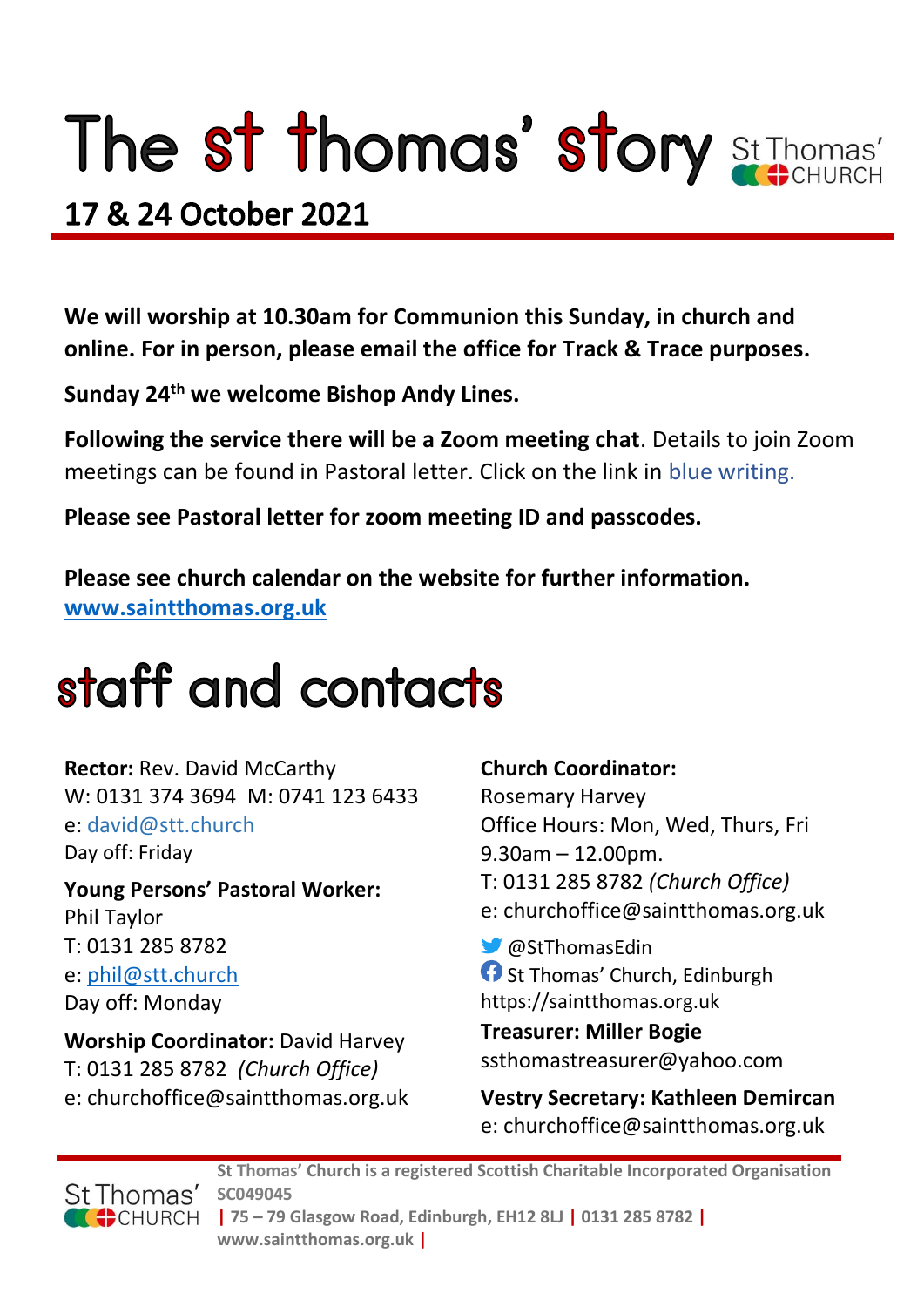#### **Christmas Shoebox Appeal 2021 – Return by 4th November.**

The time has come once again to think about filling a shoebox with small Christmas gifts for a child or adult. These boxes are distributed by Blythswood Care to those in great need in countries like Kosovo, Moldova, Albania and Hungary.

James Campbell, CEO of Blythswood Care writes, "Simple gifts of toys, hats, gloves, and essential everyday items are really precious to people in need. Time after time we have seen people receive the exact gifts needed, in ways we could not have planned. This is a great blessing and demonstration how the Lord goes before us in even the simple and practical details of our lives. Please will you consider filling a shoebox. Leaflets will be available to help with gift ideas." **Filled shoeboxes should be brought to church by Thursday Nov 4th** . Empty shoe boxes are available at the back of the church. If you have any questions please contact Alison Bogie. [thebogies@talk21.com](mailto:thebogies@talk21.com)

#### **The Mission to Seafarers: Sue Gordon writes:**

The Mission has sent a letter to say a grateful thank you for the knitted hats, fingerless gloves, balaclavas and mufflers. "Seafarers often acknowledge such kindness shown to them when they are able to meet with our Chaplains and volunteers ... one seafarer told how on a past visit to our shores he had received a warm woolly hat, a kindness he had not forgotten and was grateful for. Seafarers have found not being able to get home to their families during the pandemic particularly hard to bear".

PLEASE CONTINUE to keep the knitting needles clicking as the nights draw in and it becomes even colder for them now. Patterns can be obtained from the Church Office and finished articles left there for collection.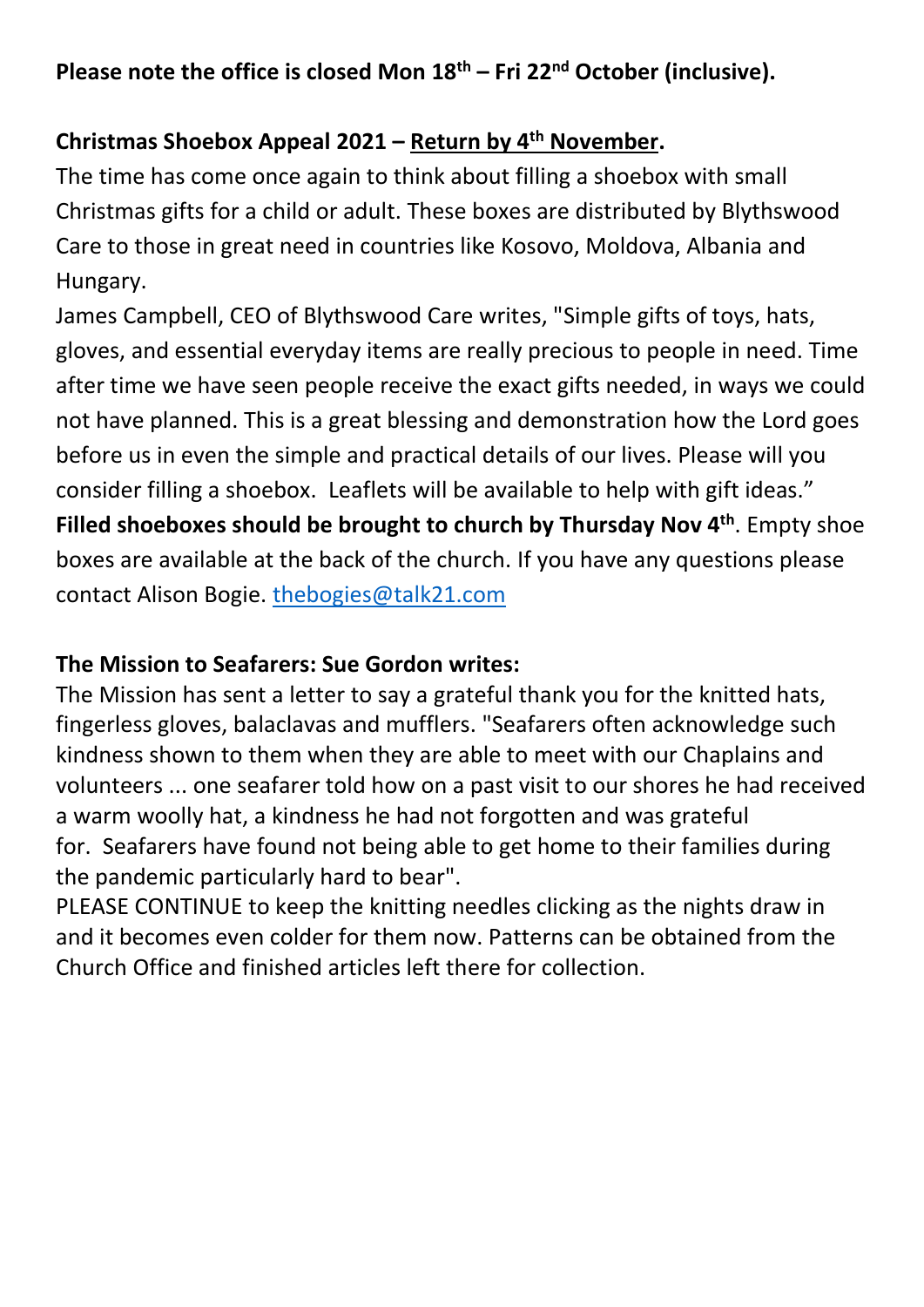#### **Sunday 17 October 2021**

#### **to**

#### **Sunday 31 October 2021**

Sunday worship and some other events are available online at: <https://www.facebook.com/stthomasedin> <https://www.youtube.com/channel/UC1r0Eq3PqBmxioDssYXCbGQ> <https://www.twitter.com/StThomasEdin>

#### **Sunday 17 October**

**@ 10.30am Communion Service - Mark 4:35-41 David McCarthy is preaching. Post Worship Chat -**"Zoom" meeting details in Pastoral letter.

#### **@ 6.30pm – 7pm "Zoom" Prayer Base**

#### **Monday 18 October**

**@ 4pm Rooted Bible Study** – Zoom meeting details in Pastoral letter. meeting details in Pastoral letter.

#### **Tuesday 19 October**

**@ 10am – 11.30am – Toddler group**, please contact the office for details. **@ 12pm – Midday prayer on Facebook**

#### **Wednesday 20 October**

**@ 2pm Rooted Bible Study – in Person,** meet in the Main Hall.

**@ 8pm – Night Prayer on Facebook** 

#### **Thursday 21 October**

**@ 10am-11am - 'Zoom' Coffee Online -** meeting details in Pastoral letter.

#### **Sunday 24 October**

**@ 10.30am Online Worship – Mark 5:1-20, Bishop Andy Lines is preaching. Post-Worship Chat -** "Zoom" meeting details in Pastoral letter.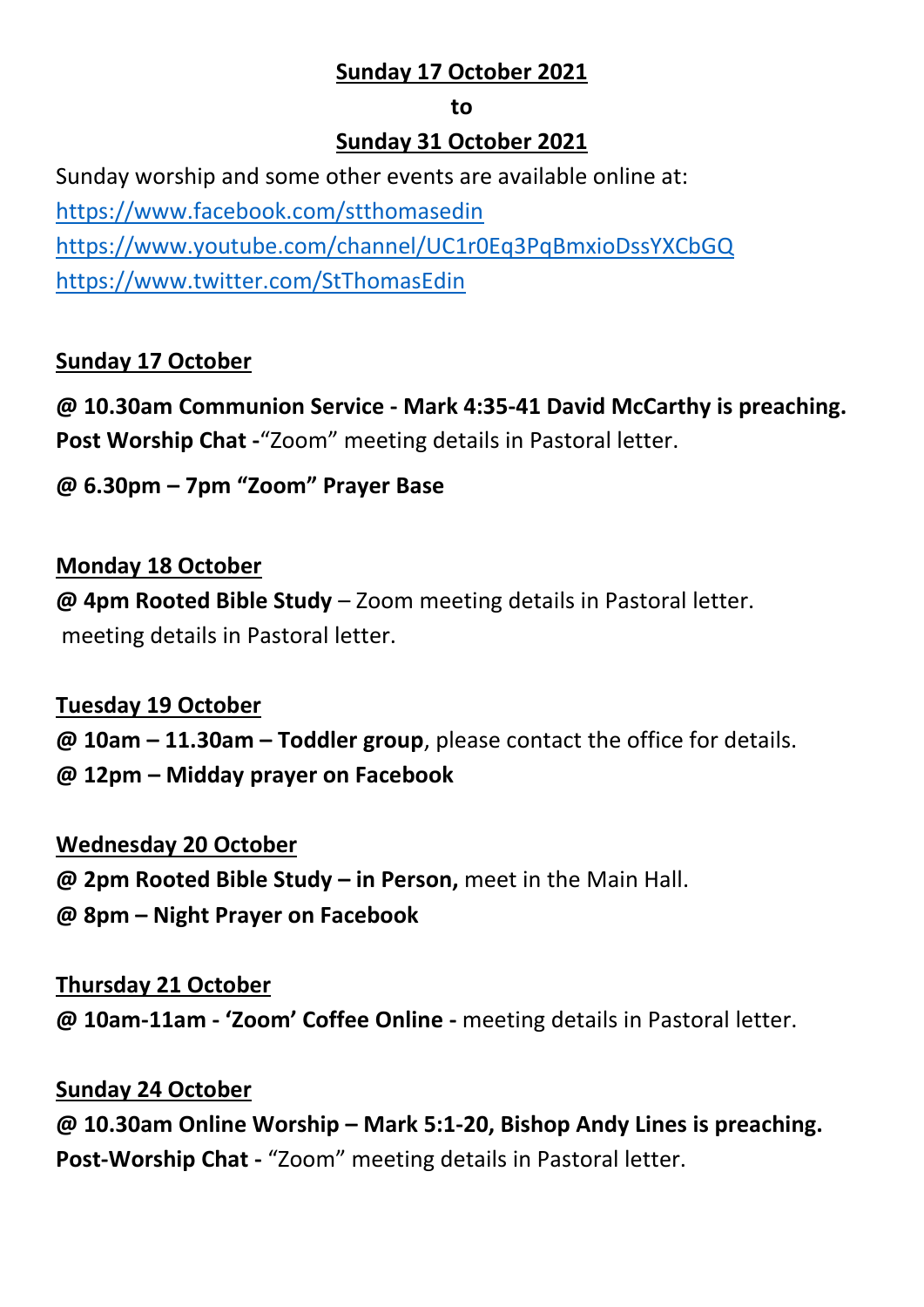#### **Monday 25 October @ 4pm Rooted Bible Study** – Zoom

#### **Tuesday 26 October**

**@ 10am – 11.30am – Toddler group**, please contact the office for details. **@ 12pm – Midday prayer on Facebook**

#### **Wednesday 27 October**

**@ 2pm Rooted Bible Study – in person,** meet in the Main Hall. **@2pm Grounded Bible Study – in person**, meet in the Sanctuary. **No Night Prayer this evening!**

#### **Thursday 28 October**

**@ 10am-11am - 'Zoom' Coffee Online -** meeting details in Pastoral letter.

#### **Sunday 31 October @ 10.30am Online Worship – Genesis 1:26-28: 2:15, Thorsten Prill is preaching. Post-Worship Chat -** "Zoom" meeting details in Pastoral letter.

**@ 6.30pm – 7pm "Zoom" Prayer Base**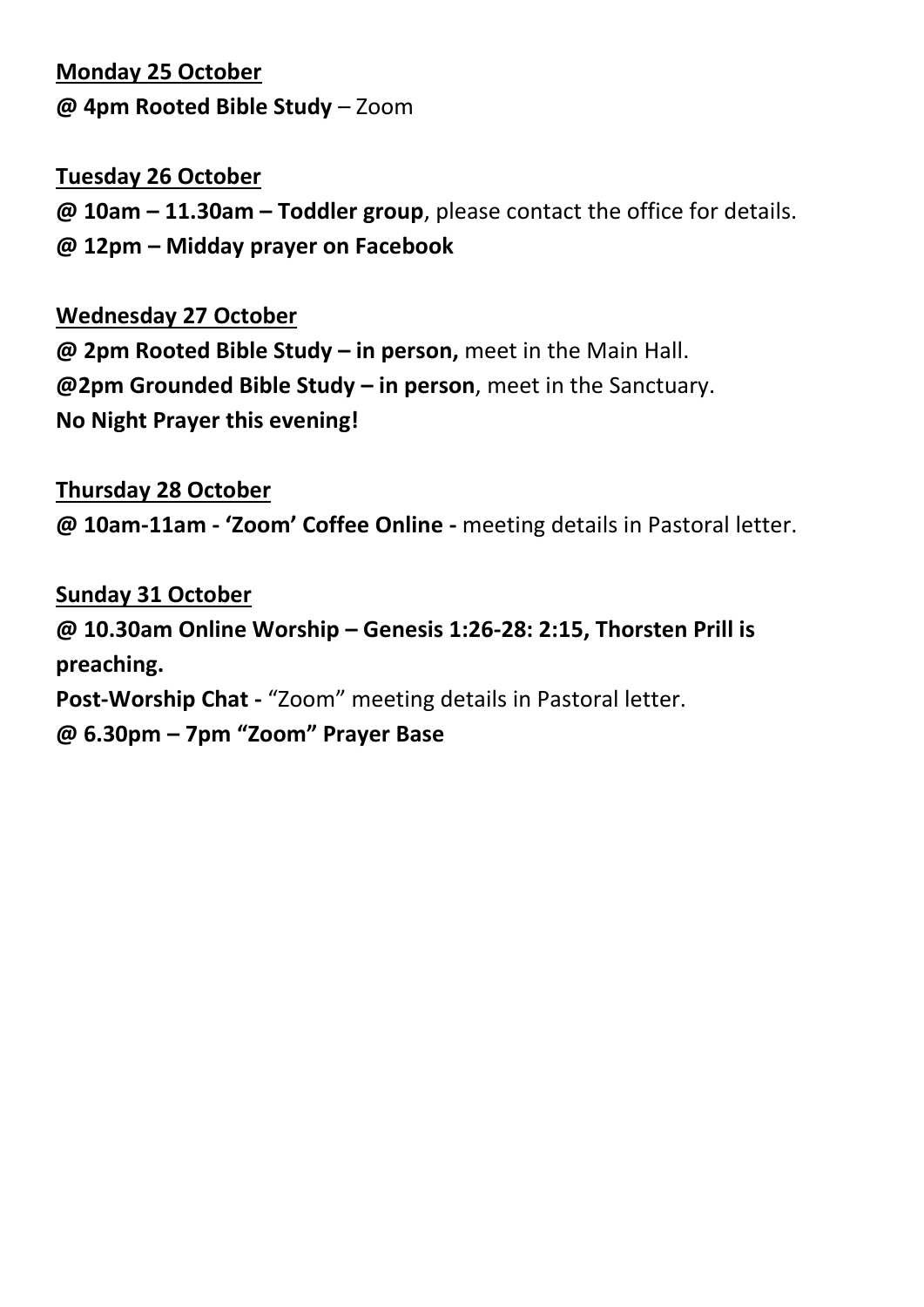## for our prayer

Pray for the **Synod of the Anglican Network in Europe** which meets online on Monday evening at 7.30pm. For unity and wisdom. Our representatives are **Miller Bogie, Gavin Hamilton, Kerstin Prill, Margaret Robertson,** and **David McCarthy.**

Give thanks for **the welcome for refugees from Afghanistan** on the morning of Friday 15 October in your prayers. Pray for the women and children who attended – that new homes will be found for them and that they will have seen and heard something of God's love for them in the welcome they received.

Keep the **Carers and Toddlers Group** on Tuesday mornings in prayer. Pray for **Hilary Robinson** as she coordinates this important ministry. Pray that many parents and carers will return.

Give thanks for **new people coming** – pray that they will receive a warm welcome from all of us and that they will make St Thomas' their spiritual home. Pray that more people of all ages will come!

**Alison Carter** had cataract surgery on 12 October – pray for a full recovery.

**Liz Bennett** and her son **Nicholas** are traveling to France this weekend – pray for safety as they drive and joy as they arrive at a home they have not seen for almost two years!

Pray for **Mandy & Andy Lines** as her treatment for myeloma continues – that it will have mild side effects and bring healing. **Bishop Andy** will be joining us online to take part in our worship on **24 October.**

Pray for **David Harvey**, who continues to struggle with pain from his damaged shoulder – give thanks for a forthcoming appointment with a consultant. Pray that this will be fruitful and pray for healing